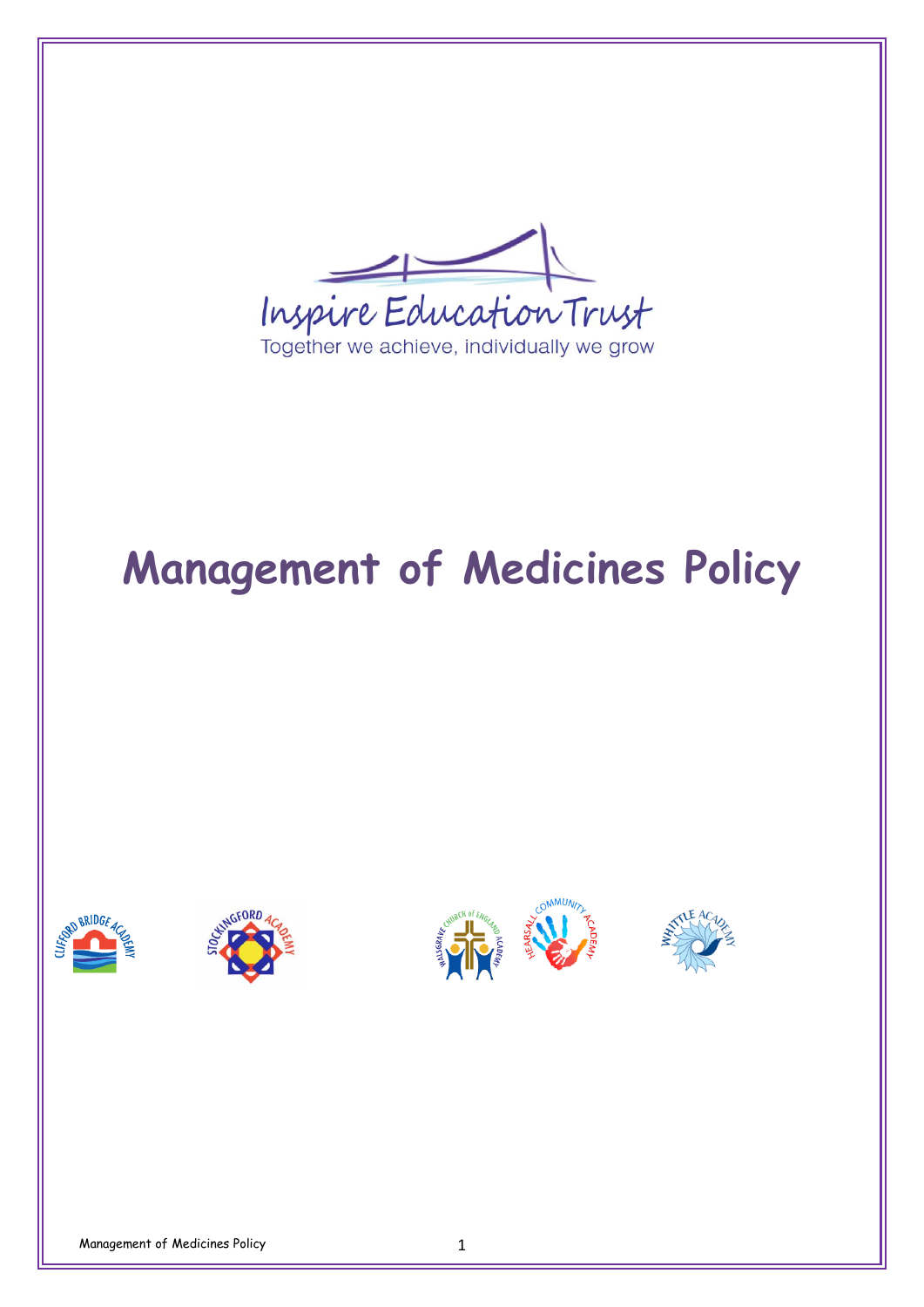## Management of Medications Policy

#### **Rationale**

The Governors and staff of the Inspire Education Trust will ensure a supportive environment and close co-operation between the school, parents, health professionals and other agencies so that children with medical needs receive proper care and support which enables their continuing participation in school.

The giving of medication to children is a parental responsibility, however school staff may be asked to perform this task but they may not, however be directed to do so. This document provides clear advice to school staff on managing medication in school and puts in place effective systems to support individual pupils.

Ultimately no member of staff can be compelled to administer any medicine and the school reserves the right to this course of action if, in the considered opinion of the staff and the Head Teacher, the options being considered are unsafe for either pupil or adult.

The Policy is written in line with the guidance "Managing Medicines in Schools and Early Years Settings" from the Department of Education and Skills (March 2005).

#### **Aims**

- To translate Local Authority (LA) guidance into a workable policy and practice.
- To protect those children with medical needs from discrimination under the Disability Discrimination Act (DDA)
- To ensure that pupils with medical needs receive proper care and support in school
- To enable regular attendance for all pupils
- To ensure all staff understand and work within the legal framework governing medication and drugs.

#### **Objectives**

This policy identifies the necessity of

- Staff training
- Secure storage procedures
- Detailed and up to date record keeping
- Clear roles and responsibilities
- Emergency procedure
- Risk Assessment

#### **Entitlement**

Parents are responsible for the administration of medicines to their children. If a child requires medicines in the middle of the day they should either return home for this, or the parents should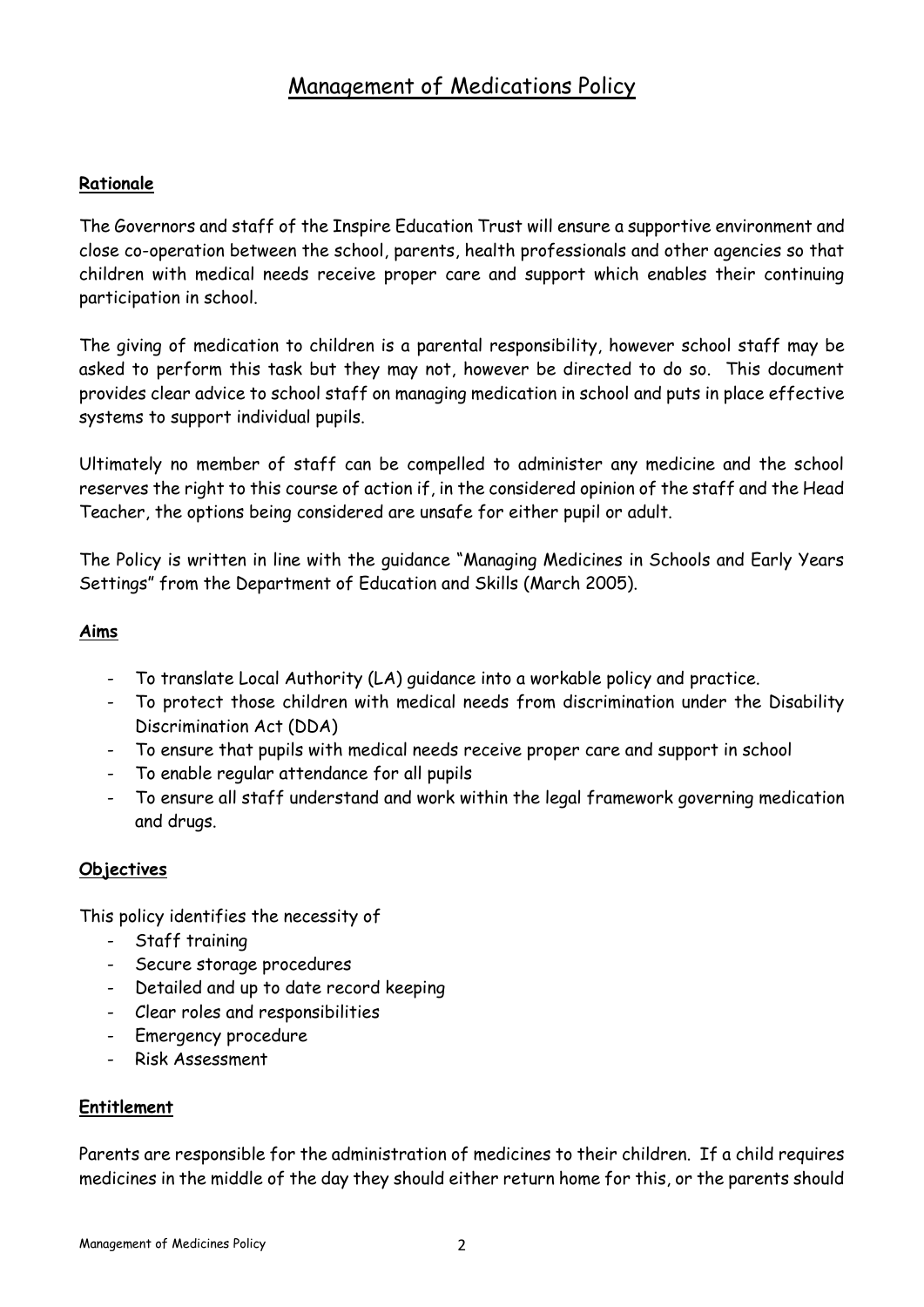come to school to administer the medicines. Pupils who are unwell should not be sent to school. The Medicines Standard of the National Service Framework (NSF) for Children recommends that prescribers consider the use of medicines which need to be administered only once or twice a day so that they can be taken outside school hours.

Each request to administer medication at school will be considered on an individual basis and school staff have the right to refuse to be involved. There is no legal duty which requires school staff to administer medication; this is a voluntary role. Staff who provide support for pupils with medical needs, or who volunteer to administer medication, need support from the Headteacher/Co Headteacher and parents, access to information and training, and reassurance about their legal liability. Advice and training is available to members of staff concerned with the administration of medication from the LA.

Staff employed by the LA are fully indemnified against claims for alleged negligence providing that they are acting within the remit of their employment. The Inspire Education Trust is fully committed to the inclusion of all pupils and will do all that is practical to help children to benefit from education.

#### **Expectations**

#### **Parents and Carers**

Parents/carers are advised to request that prescribers, where clinically possible, prescribe medication that can be taken outside school hours Medication that needs to be taken three times a day should be taken in the morning, after school and at bed time.

Parents and carers will be given the opportunity to provide the Head Teacher/Co Head Teacher/Pastoral Lead with sufficient information about their child's medical needs if treatment or special care is needed. They will, jointly with the Head Teacher/Pastoral Lead, reach agreement on the school's role in supporting their child's medical needs.

If the school agrees to administer medication on a short term or occasional basis, the parents/carers are required to complete a Consent form (Appendix A). Verbal instructions will not be accepted.

If medication is required to be kept on a long term basis then a meeting with the parents/carers and the Pastoral Lead to discuss details will be arranged and parents/carers will complete a Long Term Consent form (Appendix B). If however, administration of emergency medication, medication taken on a regular basis and short term but with complex regimes then a meeting is organised between the parent/carer and the Pastoral Lead to complete a Health Care Plan (Appendix C). Health Care Plans are reviewed annually and it is the responsibility of the parents/carers to ensure that the School have sufficient medication and that the medication is in date. The parents/carers must replace the supply of medication at the request of the school.

The Pastoral Lead will communicate, where necessary, with the School Nurses for extra advice and a copy of the Health Care Plans will be discussed with the School Nurses at the start of the new academic year.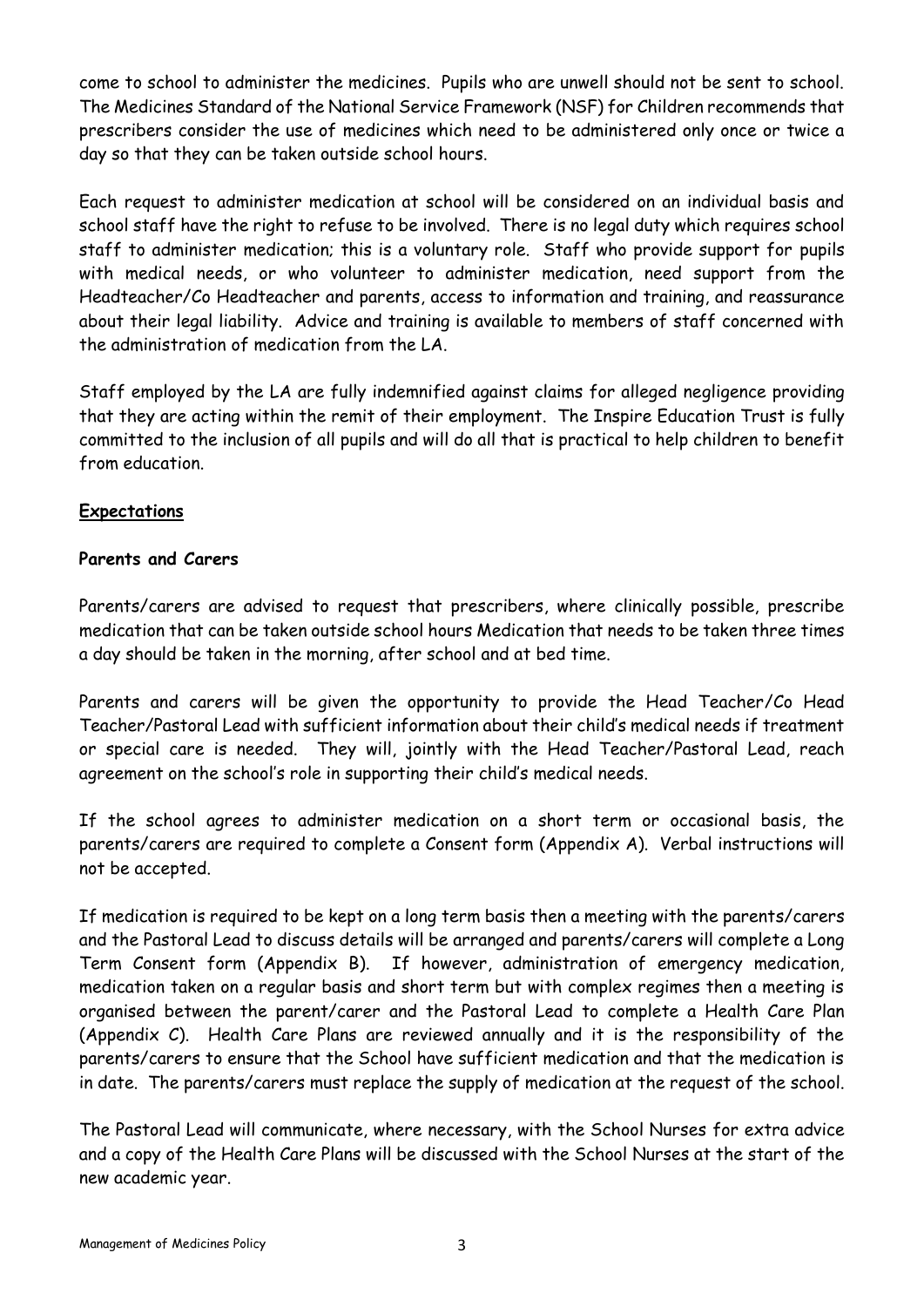#### **The Governing Body and Head Teacher/Co Head Teacher**

The Governing Body has delegated general responsibility for putting this policy into practice, for developing detailed procedures and taking day to day decision as set out in the policy to the Headteacher/Co Headteacher who is also responsible for ensuring that staff receives support and training where necessary. The Headteacher/Co Headteacher must make sure that all parents and staff are aware of the policy and procedures. The Headteacher/Co Headteacher will reach agreement with parents/carer exactly what support can be provided, seeking advice from the school nurse or doctor, the child's GP or other medical advisors where parents/ carers expectation seems unreasonable.

#### **Teaching and non-teaching staff**

Any member of staff who agrees to accept responsibility for administering medication should have appropriate training and guidance. These members of staff must only administer medication in line with this policy. Staff are required to arrange for the safe storage of emergency medication which is regularly self administered by pupils in their care.

#### **Practice**

Medicines will only be allowed in school where it would be detrimental to the child's health if not administered during the school day.

Non-prescribed medicines will only be accepted in exceptional circumstances and will then be treated in the same ways as prescribed medication. **Cough and cold remedies will not be accepted.** 

If the school agrees to administer medication the following steps must be taken in all cases:-

- 1. Consent Form and, where necessary, Health Care Plan completed.
- 2. Medicines must be supplied in the original container as dispensed by a pharmacist and include the prescribed instructions. Written details must be checked and include:-
- Name of child
- Name of medication
- Dose
- Method of administration
- Any side effects
- Expiry date
- 3. Non-emergency medication will be stored in a locked cupboard unless refrigeration is required.
- 4. A record must be kept detailing medicines given to pupils and the staff involved
- 5. Medication will be returned to the parents/carers whenever:-
- The course of treatment is complete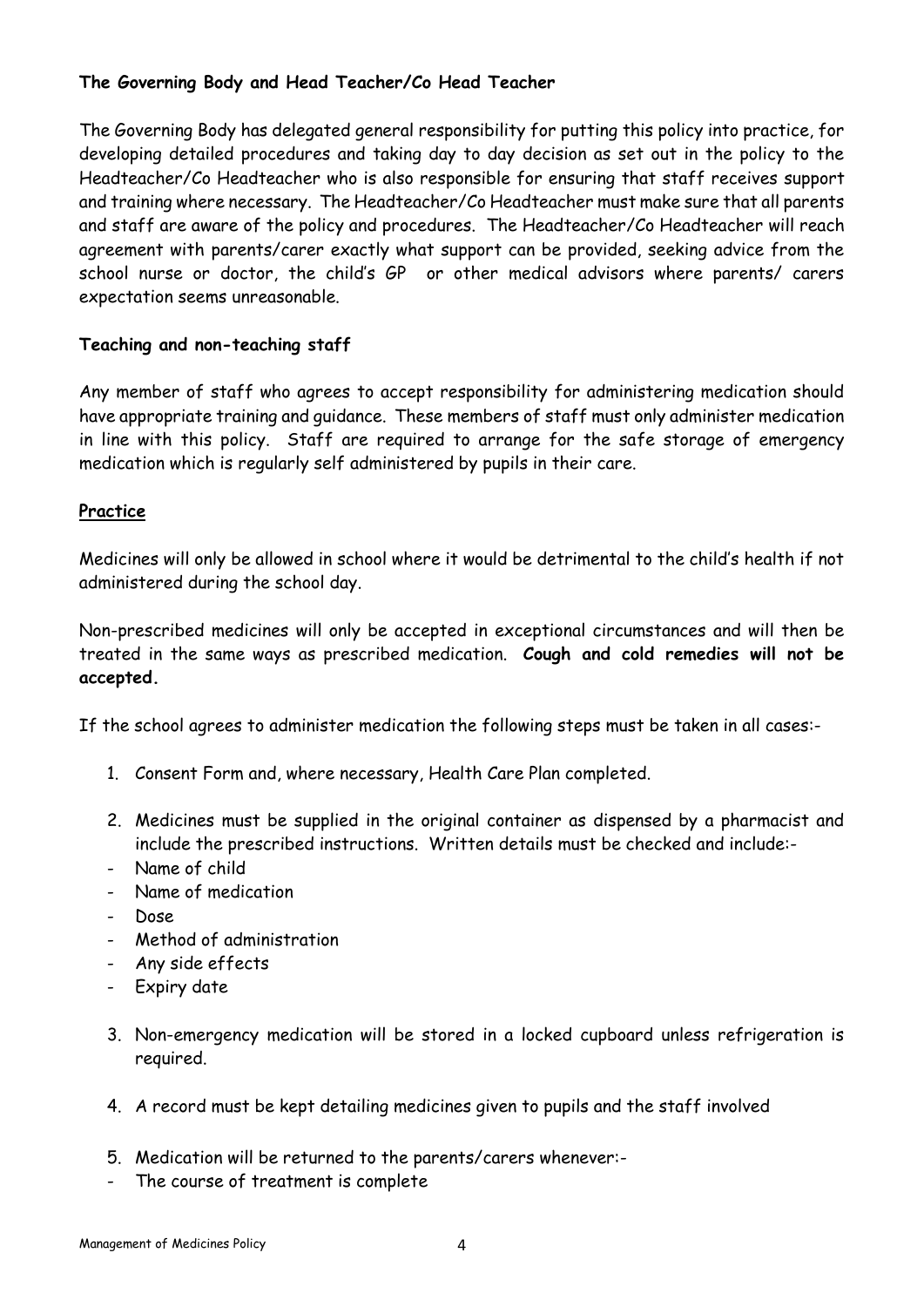- Labels become detached or unreadable
- Instructions are changed
- The expiry date has been reached
- The school term ends.

If a child leaves the school medication must be taken to a pharmacy for disposal.

Emergency medicines will be stored in the pupil's classroom/locked cabinet (i.e. Epipens) and be readily accessible and not locked away.

#### **Sun Lotion**

Parents may supply their child with a new, clearly named bottle of sun lotion with a minimum protection of factor 15. School staff will supervise the application but will not apply to the child. Parents must ensure children know how to apply it and make it clear that the child must not apply their lotion to anyone else. If the child is unable to self apply the parents should consider the use of products that provide long term protection and apply to their child before school. A consent form is handed to parents/carers at the beginning of the academic year.

#### **Emergency Procedures**

All situations have been judged on an individual basis with all staff aware of their roles and responsibilities. Named First Aiders are always present during the school day and would be called on in the first instance. Children understand that in the event of an emergency they must tell a member of staff. In emergency situations medication that has not been authorised according to this policy or has been provided for someone else should not be given unless medical advice is sought and parental permission obtained, unless the person's life would be in danger without such administration (e.g. unknown anaphylaxis, severe asthma attack). All staff know how to call the emergency services and should a child need to be taken to hospital, unless the parent/carer is present, a member of staff will accompany them and remain until a parent/carer arrives. The member of staff must take with them the child's information sheet from the office. As a general rules staff should never take children to hospital in their own car. However, informed decisions will be taken in each individual emergency situation and parental permission will always be sought where possible.

Individual health care plans include instructions as to how to manage a child in an emergency and identify who has the responsibility in an emergency.

#### **Off Site Educational Visits**

Medication should be carried by school staff on school trips and sporting events if the normal practice is that they self-administer the medication. All staff members involved in the activities must be aware of the medication needs for individual children. If a child requires medication to be administered by a member of staff during the trip this must be agreed in advance and a Consent Form completed. The implications for which members of staff would then need to accompany the pupil will need to be considered.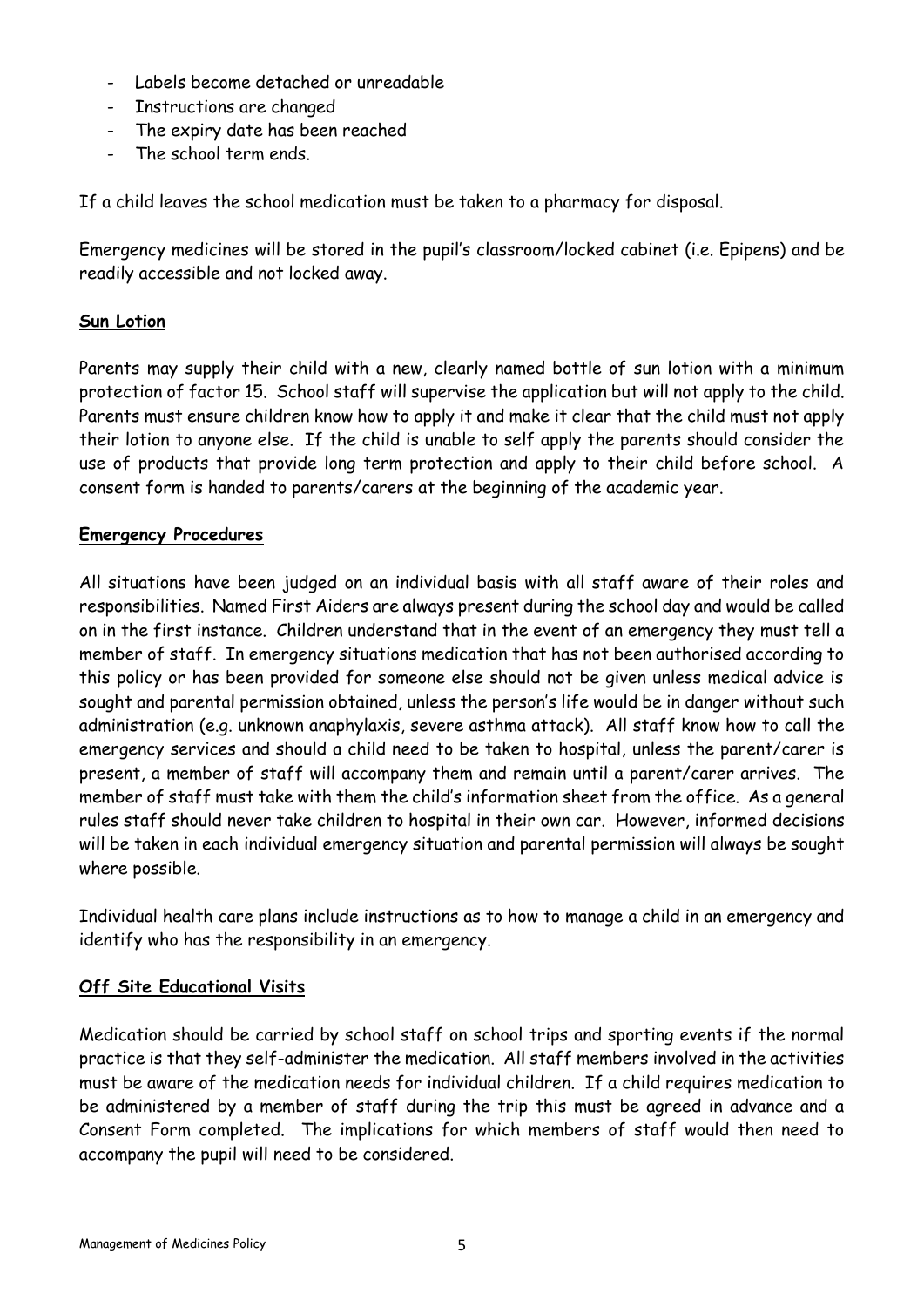### **Instructions for Medicines Stored In School**

Pupil Name………………………………… Class………………..



**I give consent for the medicine specified below to be given to my son/daughter by xxxxxxxxxxxxxxxxxxxxxxxxxxxxxxx (School) between the following dates:-** 

**From ……………………………… To ……………………………………………**

**I also acknowledge that medicine is administered by the school on a voluntary basis. It is my child's responsibility to go to the school office for their medicine and it is not the responsibility of school staff to remind the child. I understand that there may be occasions when medicine is not given to my son/daughter.**

**Signed……………………Parent/Guardian Date………………**

| <b>Medicine Name</b> |             | <b>Dosage/Instructions/Number of Spoons</b> |                     |  |
|----------------------|-------------|---------------------------------------------|---------------------|--|
| <b>Date</b>          | <b>Time</b> | <b>Administered by</b>                      | <b>Witnessed by</b> |  |
|                      |             |                                             |                     |  |
|                      |             |                                             |                     |  |
|                      |             |                                             |                     |  |
|                      |             |                                             |                     |  |
|                      |             |                                             |                     |  |
|                      |             |                                             |                     |  |
|                      |             |                                             |                     |  |
|                      |             |                                             |                     |  |
|                      |             |                                             |                     |  |
|                      |             |                                             |                     |  |
|                      |             |                                             |                     |  |
|                      |             |                                             |                     |  |
|                      |             |                                             |                     |  |
|                      |             |                                             |                     |  |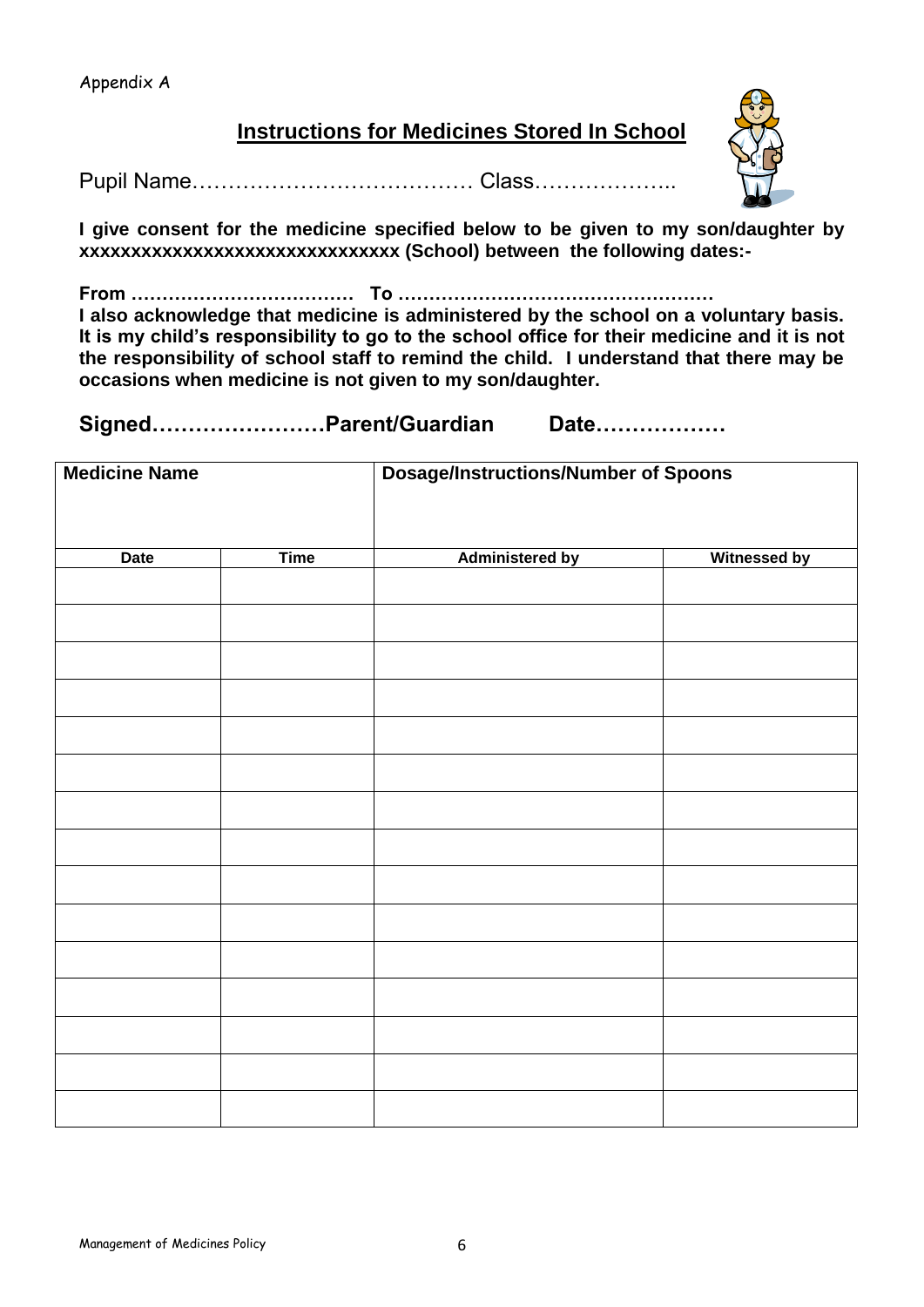## **Walsgrave C of E Academy Instructions for Long Term Medicines Stored In School**

Pupil Name……………………………… Class……………………………



| I give permission for school staff to administer the following medication. |
|----------------------------------------------------------------------------|
|                                                                            |

| Please contact me before administering the medication                                                                                                                                       |
|---------------------------------------------------------------------------------------------------------------------------------------------------------------------------------------------|
| I do not need to be contacted before medication is administered                                                                                                                             |
| I give permission for school to direct my son/daughter to apply the prescribed<br>medication, or if necessary, for staff to apply the cream for them (as shown on  <br>the body map below). |

(please tick)

**It is my responsibility to ensure that the medication is not out of date and that I will collect and return the medication to school at the end and beginning of a new term. I also understand that medicine is administered on a voluntary basis and there may be occasions when medicine is not administered to my son/daughter.**

**Signed…………………………… Parent/Guardian Date…………………….**



| <b>Medicine Name</b> |             | <b>Dosage/Instructions/Number of Spoons</b> |                     |  |
|----------------------|-------------|---------------------------------------------|---------------------|--|
| <b>Date</b>          | <b>Time</b> | <b>Administered by</b>                      | <b>Witnessed by</b> |  |
|                      |             |                                             |                     |  |
|                      |             |                                             |                     |  |
|                      |             |                                             |                     |  |
|                      |             |                                             |                     |  |
|                      |             |                                             |                     |  |
|                      |             |                                             |                     |  |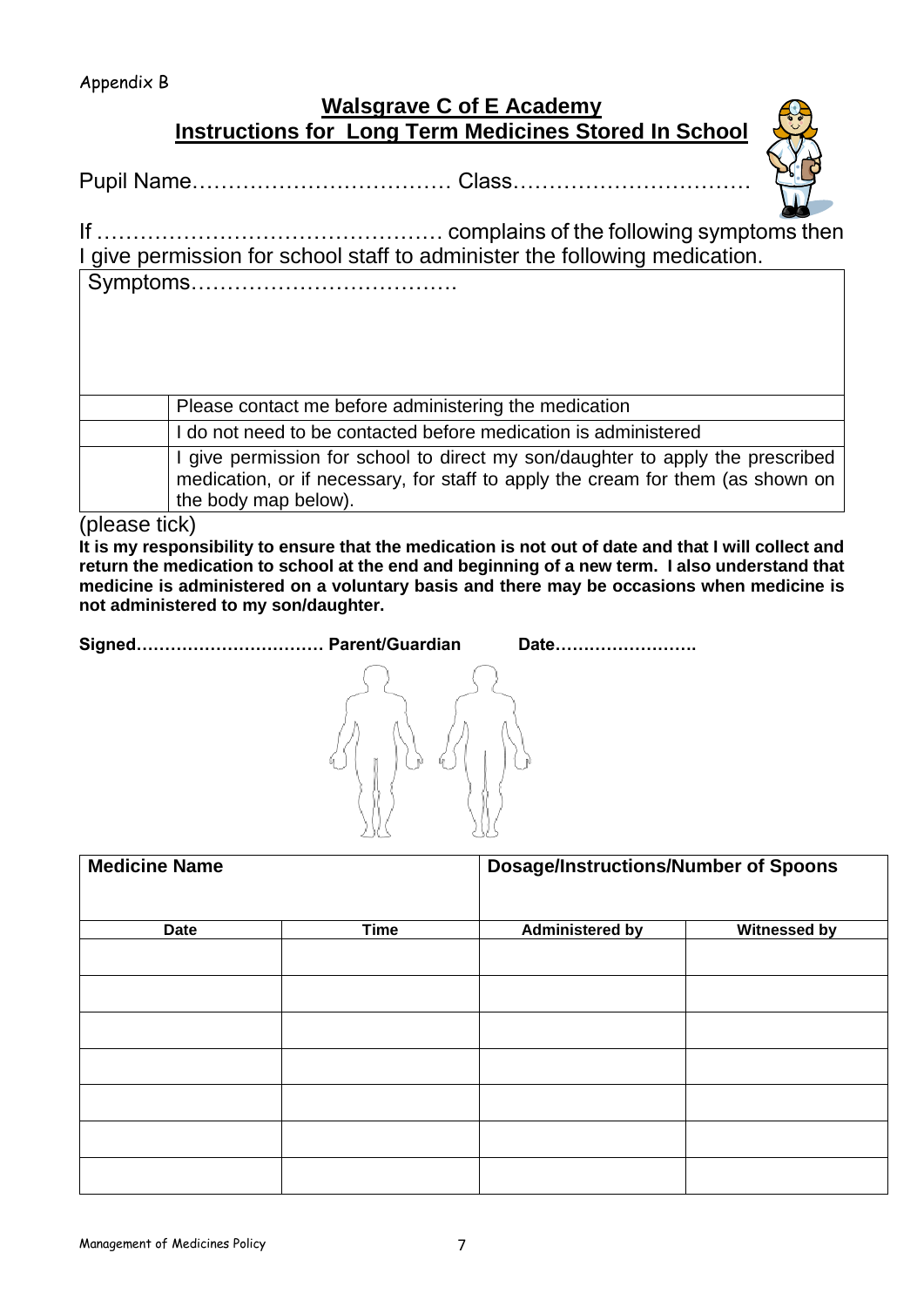| <b>Medicine Name</b> |             | <b>Dosage/Instructions/Number of Spoons</b> |                     |  |
|----------------------|-------------|---------------------------------------------|---------------------|--|
|                      |             |                                             |                     |  |
| <b>Date</b>          | <b>Time</b> | <b>Administered by</b>                      | <b>Witnessed by</b> |  |
|                      |             |                                             |                     |  |
|                      |             |                                             |                     |  |
|                      |             |                                             |                     |  |
|                      |             |                                             |                     |  |
|                      |             |                                             |                     |  |
|                      |             |                                             |                     |  |
|                      |             |                                             |                     |  |
|                      |             |                                             |                     |  |
|                      |             |                                             |                     |  |
|                      |             |                                             |                     |  |
|                      |             |                                             |                     |  |
|                      |             |                                             |                     |  |
|                      |             |                                             |                     |  |
|                      |             |                                             |                     |  |
|                      |             |                                             |                     |  |
|                      |             |                                             |                     |  |
|                      |             |                                             |                     |  |
|                      |             |                                             |                     |  |
|                      |             |                                             |                     |  |
|                      |             |                                             |                     |  |
|                      |             |                                             |                     |  |
|                      |             |                                             |                     |  |
|                      |             |                                             |                     |  |
|                      |             |                                             |                     |  |
|                      |             |                                             |                     |  |
|                      |             |                                             |                     |  |
|                      |             |                                             |                     |  |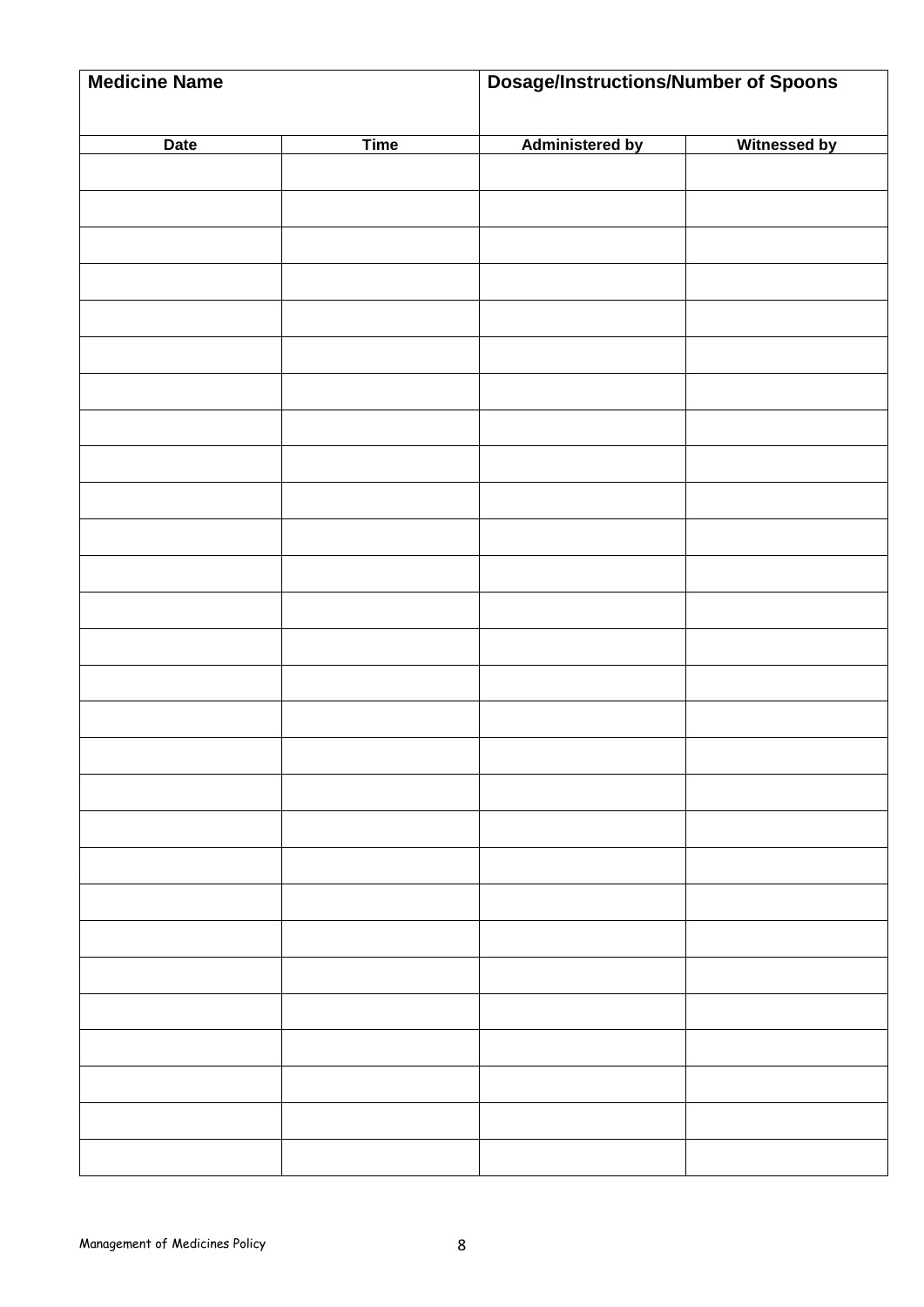## **Appendix C**

#### School xxxxxxxxxxxxxxxxxxxx

#### Health Care Plan for a Pupil with Medical Needs.

| Name:           |            |
|-----------------|------------|
| Date of Birth:  |            |
| Condition:      | PHOTOGRAPH |
| Date Diagnosed: |            |
|                 |            |

| $\mathop{\mathsf{Spinen}}$ | Antihistimine | rher |  |
|----------------------------|---------------|------|--|
|                            |               |      |  |

#### Medication held at School:

Class:

Date:

Review Date:

| CONTACT INFORMATION        |                         |
|----------------------------|-------------------------|
| <b>Family Contact 1</b>    | <b>Family Contact 2</b> |
| Name                       | Name:                   |
| Phone No (mobile)          | Phone No (mobile)       |
| Phone No (home)            | Phone No (home):        |
| Relationship:              | Relationship:           |
| <b>Emergency Contact 3</b> | <b>GP</b>               |
| Name:                      | Name:                   |
| Phone No                   | Phone No                |